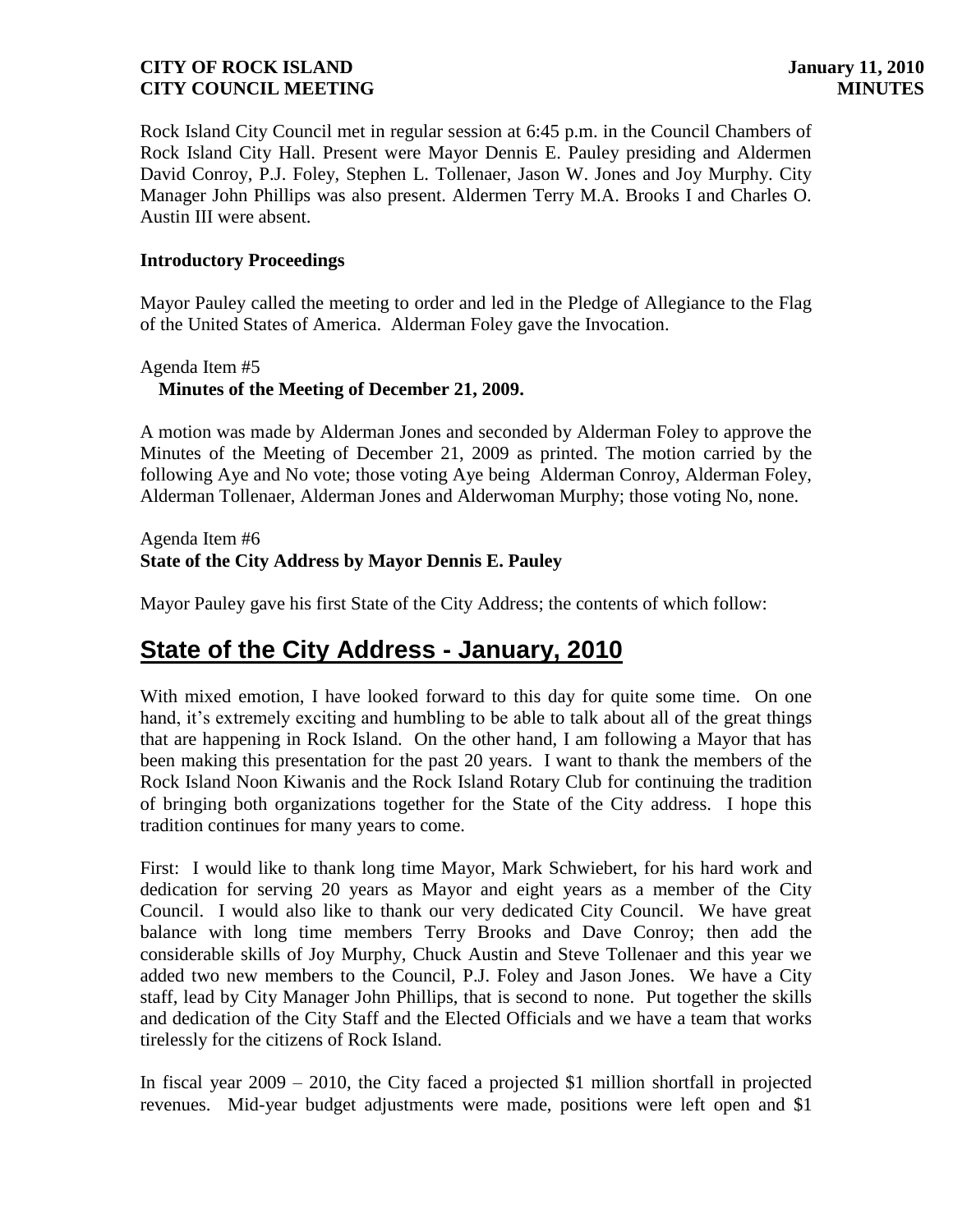million was reduced from the City's budget. No layoffs and no reduction in services resulted.

For the budget for  $2010 - 2011$  beginning this April, the City was facing a \$2.4 million shortfall in early budget planning. The staff reduced it to \$1.2 million and the City Council has provided direction to the Staff that will allow the City to balance the budget for next year, while avoiding layoffs and still maintaining a high level of services.

All of these cuts though, are not without pain. All of the fat is long gone. We've been cutting and reducing as much as possible, trying not to effect basic City services.

Through these difficult times, we have fully funded pension obligations, maintained adequate reserves in City funds, avoided short-term borrowing and paid all obligations on time. This positions the City well for the year ahead. We conducted a bond sale in March of 2009 and the City's bond rating was reaffirmed as A1 credit by Moody's Investor Services (a better rating than the State of Illinois).

During these difficult times, some communities are halting their investments in infrastructure, in Rock Island; we passed an updated capital improvement plan that invests \$23 million for streets, \$2 million for water and \$48 million for waste water over the next five years. The \$23 million for streets primarily comes from revenues that we receive from Jumer's. We need to continue an aggressive program to repair and replace the streets in Rock Island. Over the past 50+ years, the water pipes have been deteriorating. As we replace streets, we replace the old water pipes. We need to insure we have adequate water pressure to provide proper water service to all Rock Island homes and businesses. The \$48 million for waste water is to meet a federal mandate that requires us to reduce the combined sewer overflows into our rivers.

Recently, we broke ground on an expansion of the Rock Island Fitness and Activity Center. The new addition will add gymnasium space, additional classrooms, a new hot tub facility and additional space to bring all of the recreational administrative staff into one facility. We have raised all but \$400,000 of the \$3.5 million needed for the Martin Luther King Center renovation and construction is scheduled to begin in 2010. This is a joint project with dollars coming from Federal, State and Local sources. If you have an opportunity, drive by the new Schwiebert Riverfront Park. This exciting new addition to the City will open sometime in the summer of 2010. These are investments for the future of our community and we are confident and excited about Rock Island's future.

Strategic planning is always important, with a new Mayor and two new Council members; we thought it was important to participate in a basic governance workshop. This time promoted team building and helped the Council understand how to operate successfully.

In September, the Council did a strategic plan that established the vision for Rock Island long term, five year goals and one year targets for action. The plan provides the core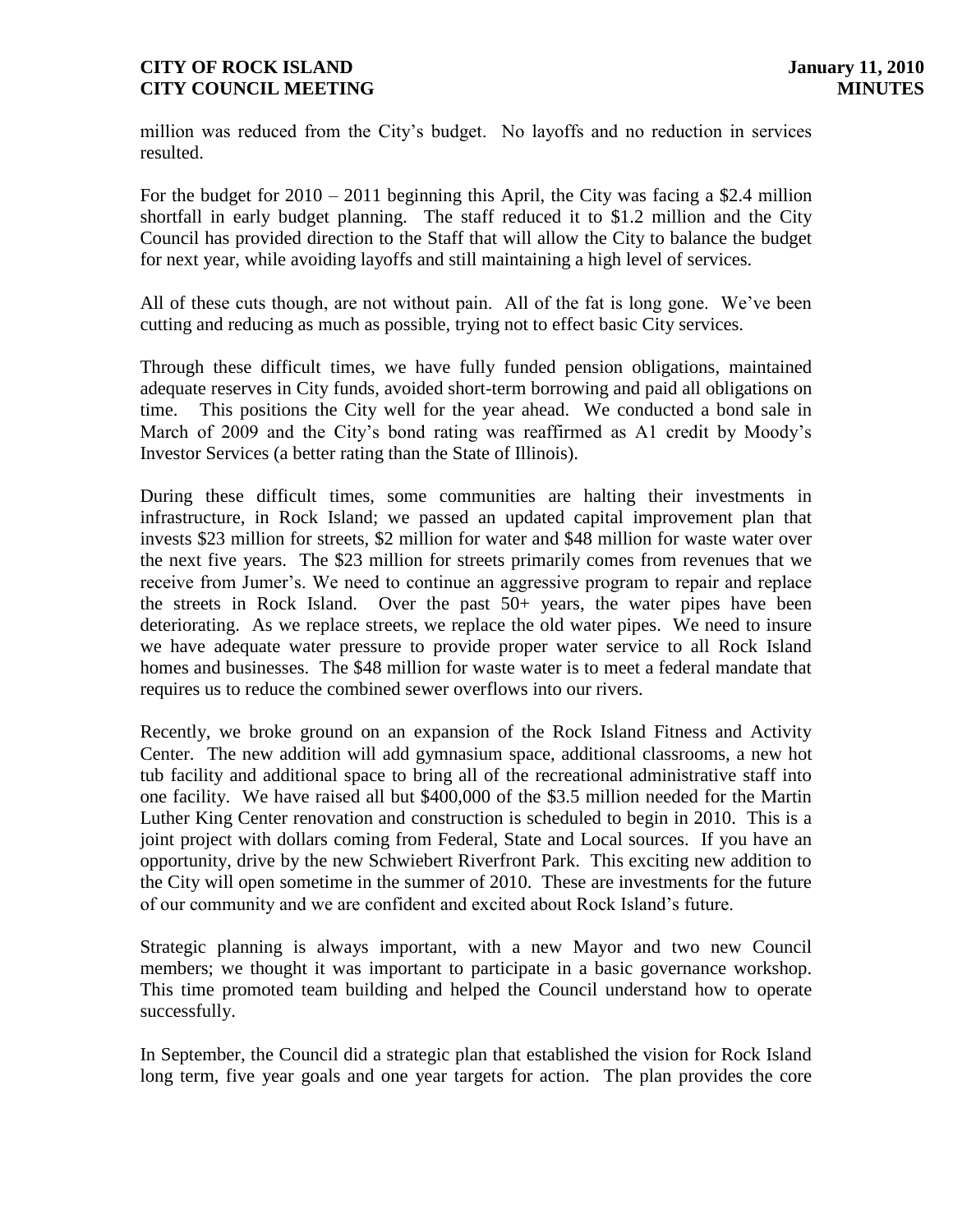agenda for the City Council puts the Council and the staff on the same page and provides clear direction on Council priorities for the staff.

Five year goals include:

- Quality Services, Financially Sound City
- Grow the Economy
- **Great Neighborhoods**
- More New Housing Opportunities
- More and Better Retail
- Improve Riverfronts and Downtown

Policy Agenda 2010:

Top Priority –

- Examine and Evaluate Alternative Revenue Sources
- Promote Casino Area Development
- Support the Safer Communities Task Force
- **•** Encourage Campustown Development
- Establish Rock Island Housing Vision and Plan and Solidify Working Relationship

High Priority –

- Determine Direction for Operation of Sunset Marina
- Update and Fund the Capital Improvement Plan
- Promote Development of Andalusia Road Corridor
- Support Columbia Park Development
- Encourage Retail on the Blackhawk Road Corridor

One of the top goals for the City was to address the issue of real and perceived crime in Rock Island. A 20 member Safer Community Task Force was appointed and given the task of studying ways to make the City safer for citizens and visitors. So far, the task force has studied our approach to law enforcement in Rock Island, including several of the task force members riding a shift with police officers to see firsthand how issues are handled. Information was provided on neighborhood organizing and code enforcement. They have reviewed information on youth programs in the City. Currently, focus groups are being formed to get input from a variety of Rock Island citizens on what needs to be done to make the community safer. The task force will be making their recommendations in the first quarter of 2010. The good news is that total crime and violent crime have been down this year.

As a community, we need to continue to work with police to maintain this pattern of decreasing crime. In late December, Rock Island Police, Chief John Wright, announced his retirement. Chief Wright served for thirty years as a police officer with the past four as Chief of Rock Island. John is going to be an extremely difficult act to follow; he has set the bar very high. City Manager, John Phillips, is currently working to identify a replacement for Chief Wright.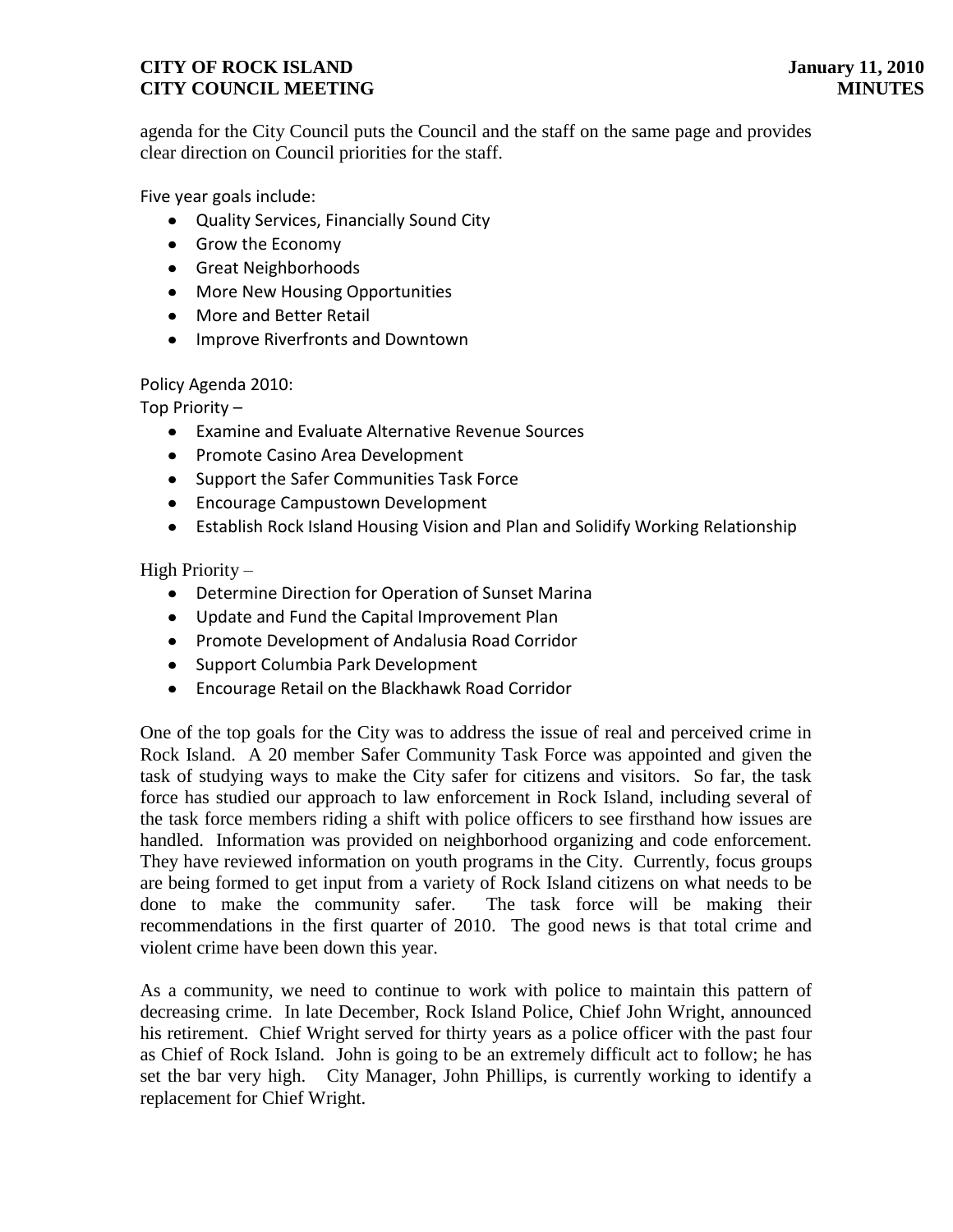Now, let's talk a little about Economic Development. We have had some excellent projects in the past year. Jumer's Casino and Hotel has been open in their new location for a year now and has consistently doubled their monthly earnings compared to what they were earning downtown. The Goldman family donated property in the downtown area that will lead to development of first floor retail and upper floor apartments. Coke Midwest relocated from a 74,000 foot facility to a 120,000 square foot facility in the City's southwest business park. MetroLink is moving forward in January with a detailed design of their \$30 million maintenance facility. The City completed demolition and cleanup work in the old mobile home park property at  $9<sup>th</sup>$  Street and Blackhawk Road to prepare for future development. Cool Beanz Café at 30<sup>th</sup> Street and 14<sup>th</sup> Avenue and Ganson's Café at  $38<sup>th</sup>$  Street and  $31<sup>st</sup>$  Avenue are two of the successful new businesses this past year. The Quad City Kidney Center was an investment over \$1 million. This year, while the Plumbers and Pipefitters added a 15,000 square foot addition to their facility, Rock Island Lubricants announced a 15,000 foot expansion and 10 new jobs. Modern Woodmen Bank relocated to property at  $100 - 17<sup>th</sup>$  Street in May. The McKesson Loft project was officially completed in September. Dyce's Sports Bar and Grill recently opened in the Hunter's building and Ragtime Grill and Supper Club opened in December.

There are several more great projects that could be mentioned. It's safe to say, economic development is alive and well in Rock Island.

Rock Island has been aggressive in seeking financial support from state and federal sources. In view of the national recession, more money has been available for those communities willing to work hard to obtain it. We have received grants under the American Recovery and Reinvestment Act of \$6,557,652, federal appropriations \$1,132,000, \$1,805,000 from the State Capital Bill and \$877,000 from the state through the Emergency Repair Program Fund for a total of \$10,371,653.

These funds will help us accomplish many important City projects that range from additional street repair to cleaning out Mill Creek and from improving the training of police officers to helping fund the construction of a new park east of the Martin Luther King Center.

Education in Rock Island had significant milestones this year. Several schools completed renovations and expansions as part of the building excellence plan including Denkman, Eugene Field, and Longfellow Elementary Schools. Work is underway at the rest of the elementary schools and construction is proceeding on the brand new school, the Rock Island Center for Math and Science on the former Villa de Chantel site.

Rock Island continues to focus on green initiatives. We modified business assistance programs to encourage energy efficient investments in buildings. The power plant expansion with two new generators will generate more than 50% of the power needed to run City facilities. We installed energy efficient windows at City Hall, banned leaf burning, conducted free Fall and Spring leaf pickup, adopted a Bikeway Plan for the City and we have applied for grants from the Department of Energy for efficiency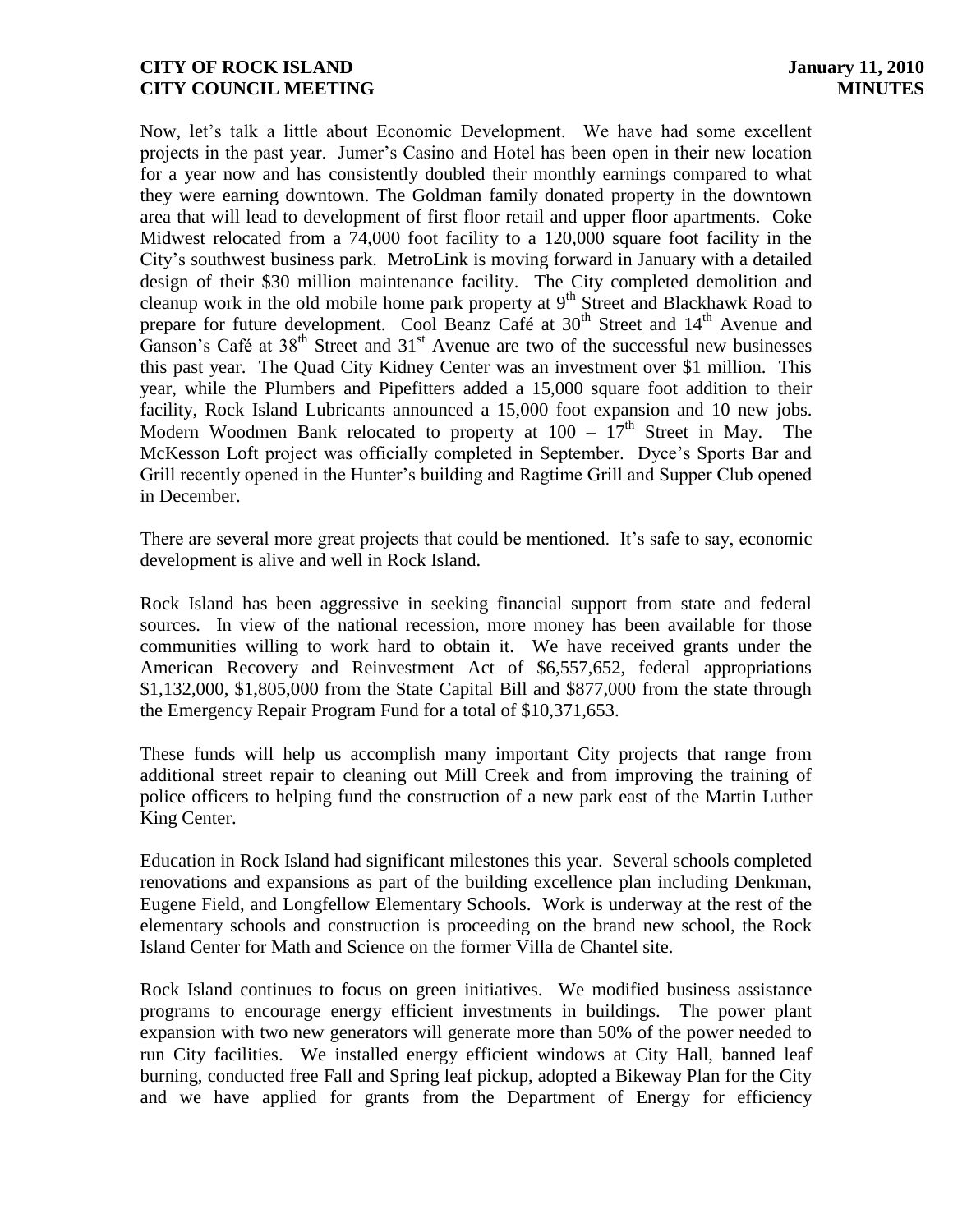improvements at the Martin Luther King Center, Rock Island Fitness and Activity Center and the installation of a methane generator at the Mill Street Wastewater Treatment Plant.

The City has made several new efforts to support "home grown" retail, including the creation of the new District Retail Grant Program, support of Renaissance Rock Island's Retail Incubator Program and the Buy Rock Island initiative.

We continue to work on the Downtown Safety and Security issue, much has been done, including research of the best practices around the country, liquor ordinance enforcement issues are being addressed, several other ideas from the District and the bar owners are being considered. Currently, the staffs of the District and the City are meeting to consider implementation of some of these ideas. Much work still needs to be done.

Rock Island continues to support many Quad City wide initiatives to help our entire region. We continue to partner on a Quad City Interoperability Initiative for Emergency communications. This system connects all Quad City communication centers to facilitate sharing data on a secure network. We continue to be a part of the Rock Island Arsenal Development Group to continue the effort to upgrade the facilities of the Island and to attract additional tenants to the island. We serve on the Board of the new Quad Cities First Initiative and work closely with the chambers to attract business to our region and to participate in business connection visits with Rock Island businesses. We continue to be active members of the Bi-State Regional Commission and the Quad City Convention and Visitors Bureau.

Rock Island is a community rich in diversity and steeped in history. We pride ourselves on preserving the past, while looking towards the future. Rock Island is a great place to live, work and play. I want to thank all of you for what you continue to do to make Rock Island the gem of the Quad Cities.

Thank you.

Mayor Dennis E. Pauley City of Rock Island January, 2010

#### Agenda Item #7 **Presentation of the 2009 Commercial Beautification and Holiday Lights Awards.**

Beautification Commission member Bob Towler and Mayor Pauley presented the 2009 Commercial Beautification Awards. The Rotary Trophy winner was presented to Jumer's Casino and Hotel located at 777 Jumer Drive. The Mayor's Award was presented to Ganson's Neighborhood Bakery and Café located at 3055 38<sup>th</sup> Street. The Beautification Commission Award was presented to the First Lutheran Church located at  $1600 20<sup>th</sup>$ Street; and the City Council Award was presented to DuMarche located at 2010 3<sup>rd</sup> Avenue.

In addition, 17 businesses were awarded with Honorable Mention Certificates.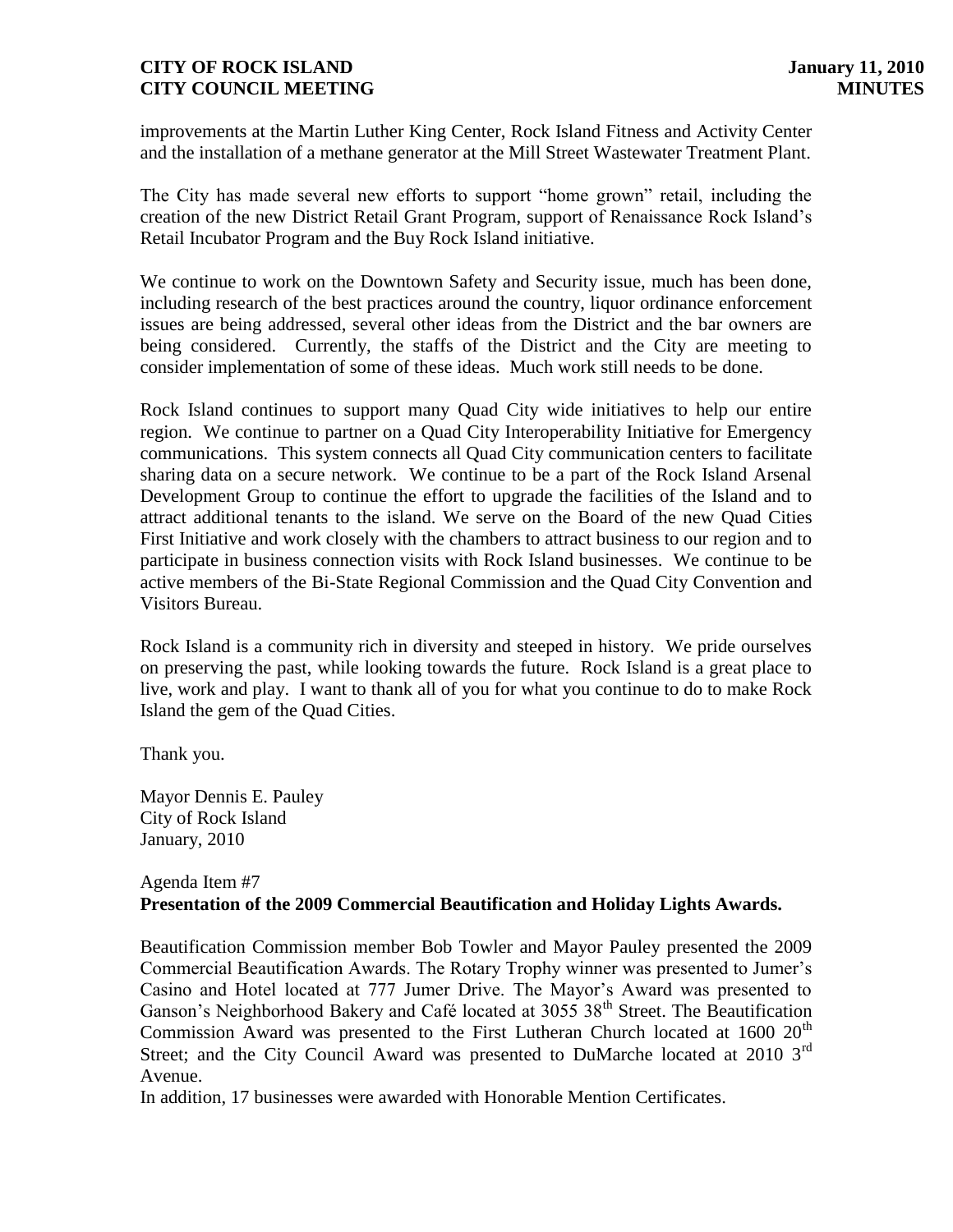Beautification Commission member Bob Towler and Mayor Pauley then presented the  $34<sup>th</sup>$  annual Holiday Lighting Awards to three (3) residential and three (3) commercial winners. The first place residential winner was Pernon and Joyce Tew of  $1851,30<sup>th</sup>$  Street. The second place award winner was Albert Brasmer of  $1812 \ 12<sup>th</sup>$  Street; and the third place award winner was Joseph Diulio of 3200 31<sup>st</sup> Avenue. Commercial winners were Garden Ridge Funeral & Cremation Services located at 2106  $7<sup>th</sup>$  Avenue, which won first place. The second place winner was Ganson's Neighborhood Bakery and Café located at 3055 38<sup>th</sup> Street; and the third place winner was Circa 21 Dinner Theater located at 1824 3<sup>rd</sup> Avenue.

Mr. Towler thanked Trisha Taylor, Website/Grant Coordinator for her efforts on the awards.

#### Agenda #8

# **Proclamation declaring January 18, 2010 as Martin Luther King Jr. Day.**

Mayor Pauley read the Proclamation declaring January 18, 2010 as Martin Luther King Jr. Day.

Martin Luther King Center Director Jerry Jones stepped forward and accepted the Proclamation. Mr. Jones stated that he wanted to invite everyone to the  $27<sup>th</sup>$  annual celebration of Reverend Martin Luther King Jr., which will be held on Monday, January 18, 2010 at the Martin Luther King Center at  $6309<sup>th</sup>$  Street. Mr. Jones noted that time will be spent recognizing the excellence that exists in the community and follows along the legacy of Dr. King.

Mr. Jones offered that the "I Have A Dream" award will be presented on that day, which recognizes a Rock Island citizen who has given exemplary service to Rock Island and the Quad City community. In addition, Mr. Jones stated that the Tia Rice award will be given to a young individual for similar reasons. Mr. Jones indicated that another event that will take place at the celebration includes a full two-year scholarship provided by Blackhawk College to a Rock Island High School Senior. In addition, Mr. Jones stated that the Reverend Joseph Williamson will be on hand to punctuate the theme of "What Are You Doing For Others."

#### Agenda Item #9

#### **Public Hearing on a request from Jim and Wanda Mundy, doing business as Sniff N Snort Pet Resort for a Special Use Permit to operate a day care service for dogs out of their residence and (proposed) fenced-in back yard at 4324 9th Street.**

Mayor Pauley closed the regular meeting at 7:15 p.m. and opened a Public Hearing on a request from Jim and Wanda Mundy, doing business as Sniff N Snort Pet Resort for a Special Use Permit to operate a day care service for dogs out of their residence and (proposed) fenced-in back yard at  $4324$  9<sup>th</sup> Street.

Jim and Wanda Mundy stepped forward. Mayor Pauley swore in Mr. and Mrs. Mundy.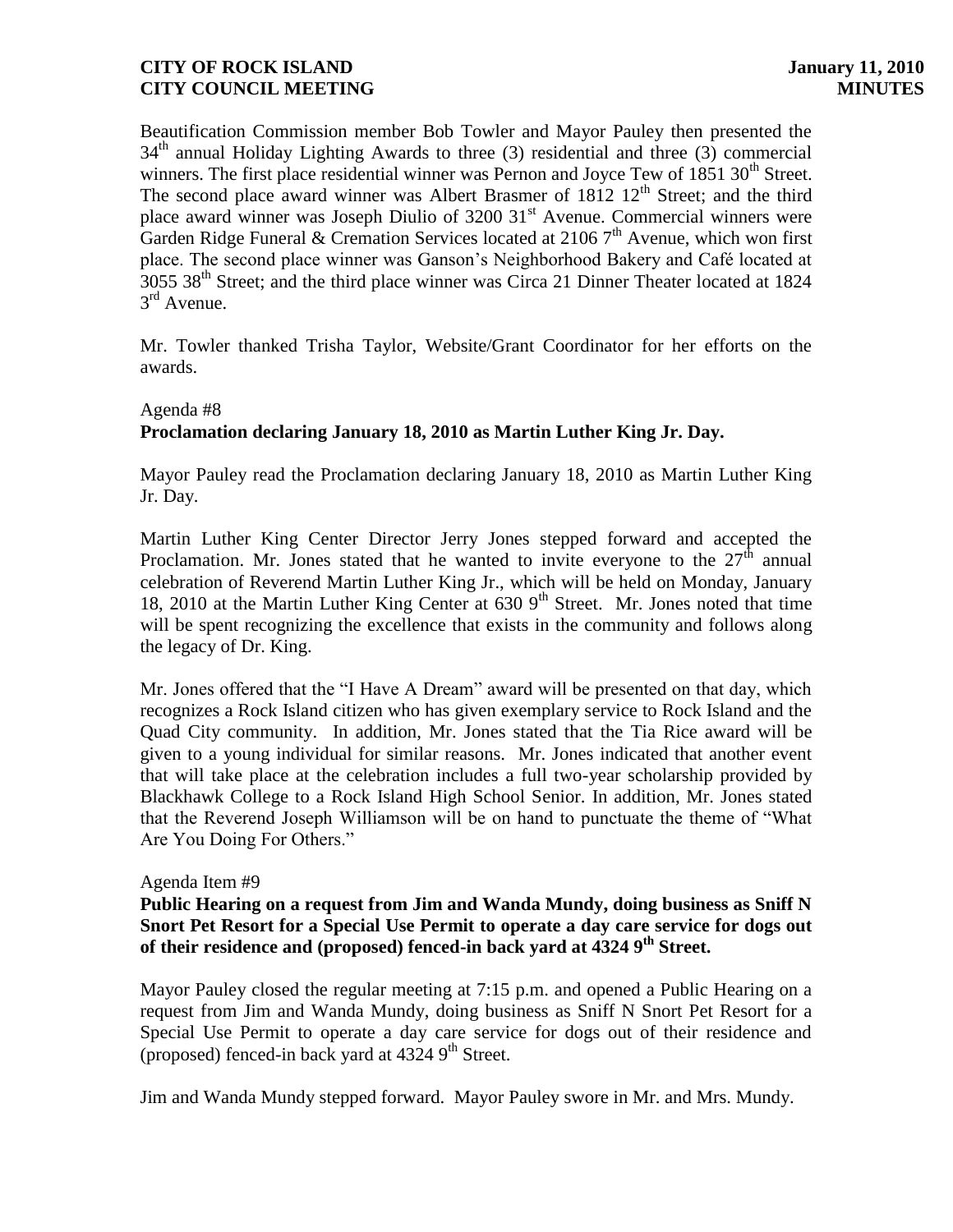Mr. Mundy stated that they plan on having a doggie day care for people that work in the daytime and need dog sitting services. Mr. Mundy offered that the specific hours of operation would be from 5:00 a.m. to midnight if applicable, but it is hoped to be from 5:00 a.m. too 5:00 p.m. Mrs. Mundy stated that the reason for the time until midnight is to accommodate people that work  $2<sup>nd</sup>$  shift.

Alderman Conroy inquired as to how many parking spaces would be available and how many dogs would be cared for at that location.

Mr. Mundy replied that there is approximately six (6) off street parking spaces. Mr. Mundy indicated that five (5) or six (6) dogs would be cared for to begin with, and when the business expands, there could be up to 15 dogs.

Alderman Conroy had concerns regarding the amount of dogs and the hours of operation for the dog sitting services.

Alderwoman Murphy inquired as to whether the Mundy's had any professional experience in caring for dogs and if they had discussed this proposed business with their neighbors.

Mrs. Mundy stated that she did not have any professional experience other than being a pet owner. Mrs. Mundy offered that she had not talked with all of the neighbors, but briefly spoke with their next door neighbors.

Council also discussed lot size in regards to the amount of space that will be provided for the animals and waste as it relates to the animals.

Mayor Pauley inquired as to whether there was anyone who wished to speak in favor of the Special Use Permit application. No one stepped forward.

Mayor Pauley then inquired as to whether there was anyone who wished to speak in opposition to the Special Use Permit application.

Ms. Julie Hartman of  $4238$  9<sup>th</sup> Street stepped forward. Mayor Pauley swore in Ms. Hartman.

Ms. Hartman voiced concerns regarding the noise, traffic and smell that would come from the proposed doggie day care. Ms. Hartman also voiced concerns in regards to not receiving the letter for the Public Hearing at an earlier date. Ms. Hartman stated that she received the letter on Friday, January 8, 2010. Ms. Hartman was opposed to the Special Use Permit.

Mr. Perry Wolfe of 4411 9<sup>th</sup> Street stepped forward. Mayor Pauley swore in Mr. Wolfe.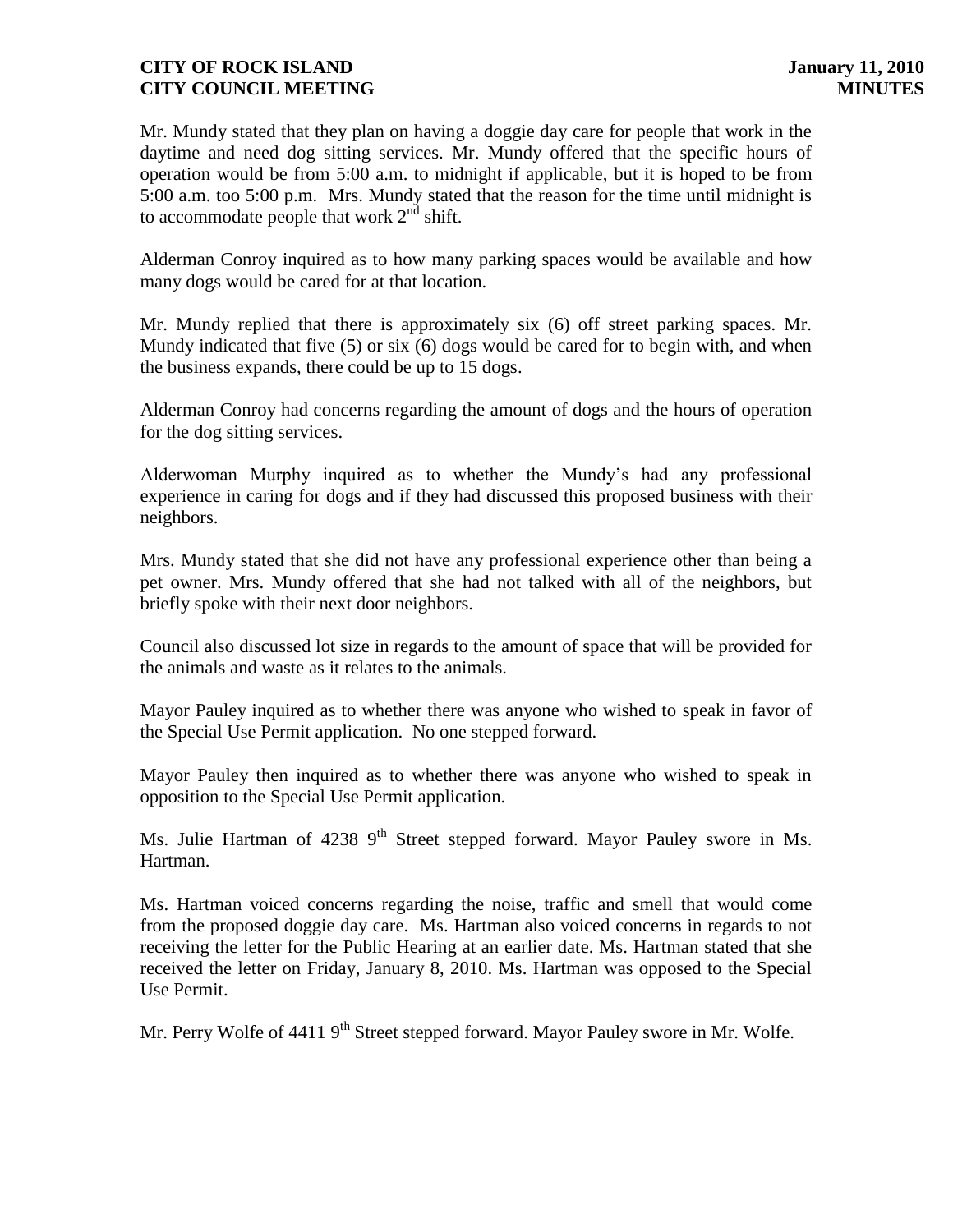Mr. Wolfe stated that he opposed the Special Use Permit due to excessive noise. Mr. Wolfe had concerns about parking issues as it relates to children using the sidewalk to walk to and from school. It was noted that the sidewalk is in front of the Mundy's house.

Doug Mason of 4230 9<sup>th</sup> Street stepped forward. Mayor Pauley swore in Mr. Mason.

Mr. Mason voiced concerns regarding untrained or dangerous dogs endangering the safety of the children in the neighborhood.

Mr. Steve Boyle of 4404 9<sup>th</sup> Street stepped forward. Mayor Pauley swore in Mr. Boyle.

Mr. Boyle voiced concerns regarding noise that comes from the current pets Mr. and Mrs. Mundy have at their home. In addition, Mr. Boyle was concerned about property damage and the safety of the children in the neighborhood.

Ms. Cathy Mason of 4230 9<sup>th</sup> Street stepped forward. Mayor Pauley swore in Ms. Mason.

Ms. Mason voiced concerns regarding the beautification of the neighborhood as it relates to the proposed doggie day care. Ms. Mason also provided Council with a picture of a fence that the Mundy's erected on the side of their house and a staircase that had been built up to a window where the animals can freely come and go.

Mr. Pat Torrence of 4321 9<sup>th</sup> Street stepped forward. Mayor Pauley swore in Mr. Torrence.

Mr. Torrence voiced concerns regarding noise and clutter as it relates to the exterior of the Mundy's house and the proposed doggie day care and dogs running loose as it relates to the safety of the children in the neighborhood.

Sandra and Larry Bopes of  $4417.9<sup>th</sup>$  Street stepped forward. Mayor Pauley swore in Mr. and Mrs. Bopes.

Mr. and Mrs. Bopes voiced concerns regarding noise, smell, hours of operation and the safety of the children in the neighborhood.

Mrs. Mundy stepped forward and stated that after hearing everyone's concerns, she was glad that she was only requesting permission for a Special Use Permit.

With no other persons present to speak in favor of or in opposition to the Special Use Permit application, Mayor Pauley closed the Public Hearing and reconvened the regular meeting at 7:45 p.m.

It was moved by Alderman Conroy, seconded by Alderwoman Murphy to deny the request as recommended. The motion carried by the following Aye and No vote: those voting Aye being Alderman Conroy, Alderman Foley, Alderman Tollenaer, Alderman Jones and Alderwoman Murphy; those voting No, none.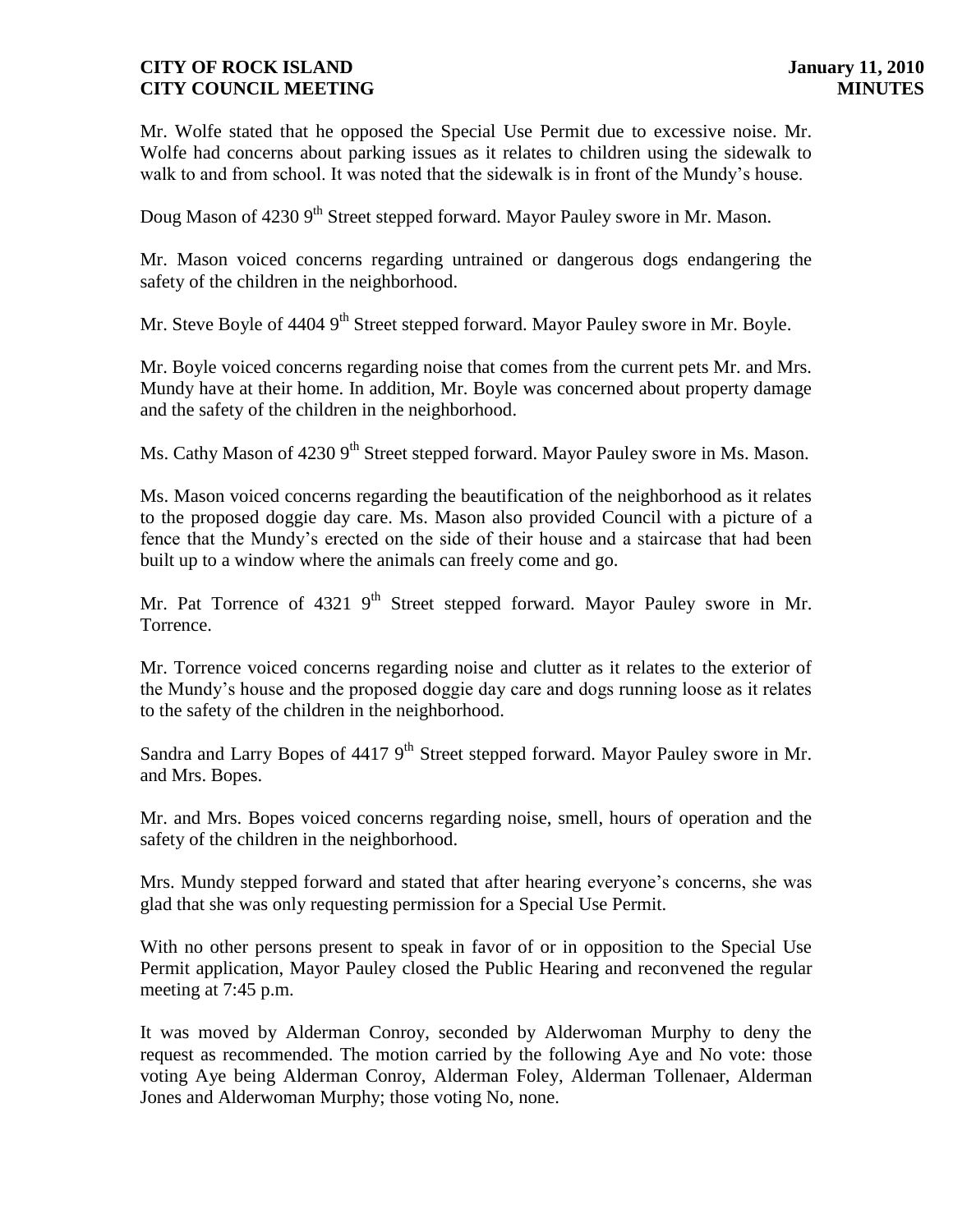#### Agenda Item #10 **A Special Ordinance amending a Special Ordinance granting a Special Use Permit at 614 46th Street.**

Alderwoman Murphy moved and Alderman Jones seconded to consider, suspend the rules and pass the Ordinance. The motion carried by the following Aye and No vote: those voting Aye being Alderman Conroy, Alderman Foley, Alderman Tollenaer, Alderman Jones and Alderwoman Murphy; those voting No, none.

#### Agenda Item #11 **Tax Abatement Resolutions**

It was moved by Alderman Conroy, seconded by Alderman Tollenaer to adopt the Resolutions. The motion carried by the following Aye and No vote: those voting Aye being Alderman Conroy, Alderman Foley, Alderman Tollenaer, Alderman Jones and Alderwoman Murphy; those voting No, none.

- a. Resolution authorizing Tax Abatement in the amount of \$787,318.75, such funds to be provided from Water revenues, Sunset Marina revenues, Special Assessment revenues and Park funds to pay principal and interest on General Obligation Bonds, series 2001.
- b. Resolution authorizing Tax Abatement in the amount of \$110,850.00, such funds to be provided from Tax Increment Financing, Gaming revenues, Sewer revenues and Sunset Marina revenues to pay principal and interest on General Obligation Bonds, series 2002.
- c. Resolution authorizing Tax Abatement in the amount of \$289,350.00, such funds to be provided from Public Benefit revenues, Wastewater and Sunset Marina funds to pay principal and interest on General Obligation Bonds, series 2003.
- d. Resolution authorizing Tax Abatement in the amount of \$450,800.00, such funds to be provided from Public Benefit revenues, Debt Service revenues, Wastewater and TIF funds to pay principal and interest on General Obligation Bonds, series 2004.
- e. Resolution authorizing Tax Abatement in the amount of \$216,600.00, such funds to be provided from Public Benefit revenues, Wastewater and Park funds to pay principal and interest on General Obligation Bonds, series 2005.
- f. Resolution authorizing Tax Abatement in the amount of \$426,200.00, such funds to be provided from Public Benefit revenues and Wastewater funds to pay principle and interest on General Obligation Bonds, series 2007.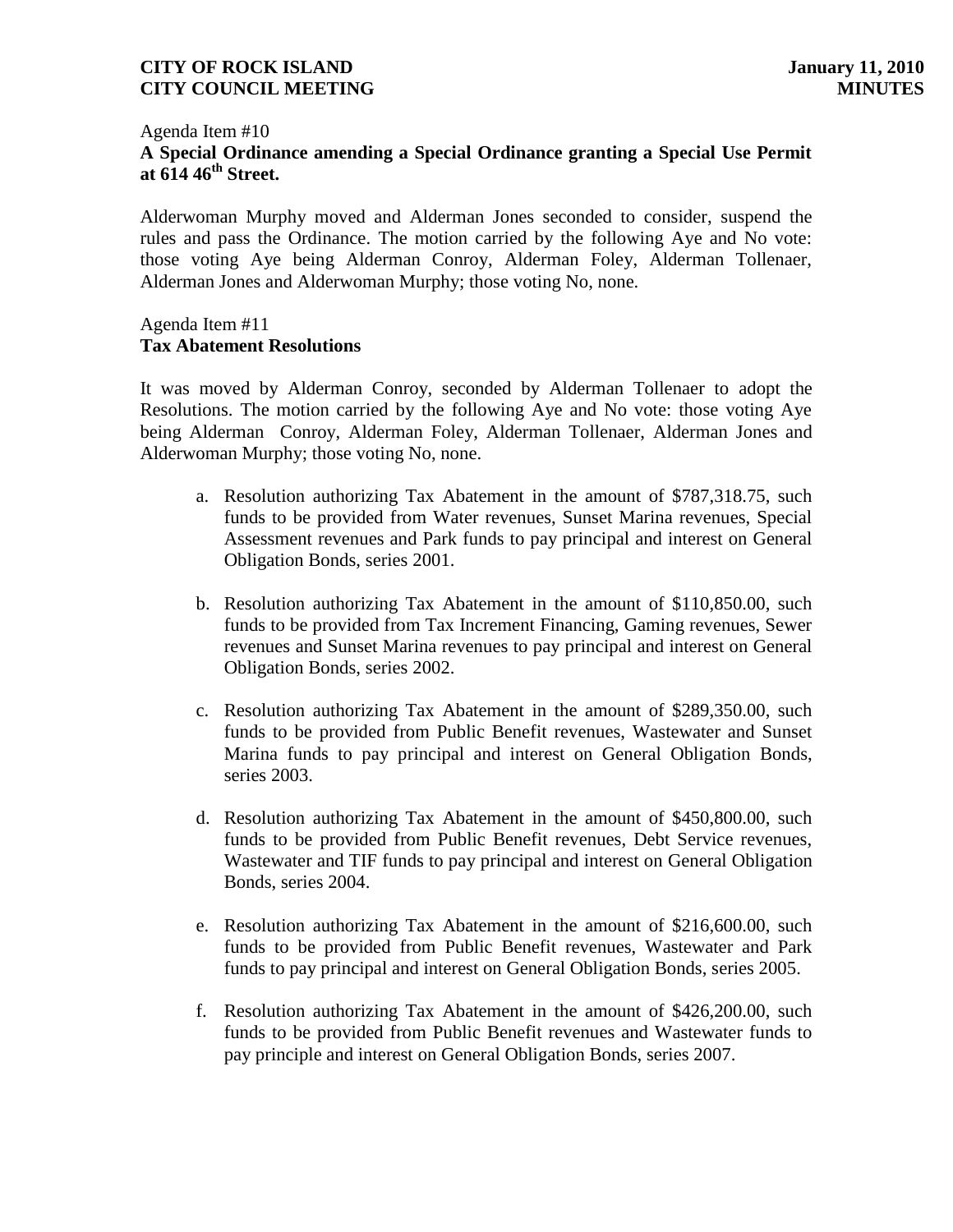- g. Resolution authorizing Tax Abatement in the amount of \$638,060.00, such funds to be provided from Public Benefit revenues, Wastewater funds, Hydropower and Gaming funds to pay principle and interest on General Obligation Bonds, series 2008A and series 2008B.
- h. Resolution authorizing Tax Abatement in the amount of \$289,652.50, such funds to be provided from Downtown TIF revenues to pay principle and interest on General Obligation Bonds, series 2008D.
- i. Resolution authorizing Tax Abatement in the amount of \$52,885.00, such funds to be provided from Hydropower revenues to pay principle and interest on General Obligation Bonds, series 2008C.
- j. Resolution authorizing Tax Abatement in the amount of \$950,760.42, such funds to be provided from Public Benefit revenues, Park and Recreation revenues and Tax Increment Financing funds to pay principle and interest on General Obligation Bonds, series 2009A and series 2009B.
- k. Resolution authorizing Tax Abatement in the amount of \$132,214.50, such funds to be provided from Tax Increment Financing revenues to pay principal and interest on General Obligation Bonds, series 2009C.

Agenda Item #12 **CLAIMS**

It was moved by Alderman Conroy, seconded by Alderwoman Murphy to accept the following reports and authorize payment as recommended. The motion carried by the following Aye and No vote: those voting Aye being Alderman Conroy, Alderman Foley, Alderman Tollenaer, Alderman Jones and Alderwoman Murphy; those voting No, none.

- a. Report from the Administrative Services Department regarding payment in the amount of \$4,531.63 to Konecky, Koenig, Kutsunis and Weng for legal services rendered for December 2009.
- b. Report from the Public Works Department regarding payment in the amount of \$5,387.80 to Davenport Electric Contract Company for services provided for street light repairs. (386)
- c. Report from the Public Works Department regarding payment in the amount of \$2,625.91 to R-Now Refuse and Recycling, Inc. for the emergency purchase of a refuse packer part. (388)
- d. Report from the Community and Economic Development Department regarding payment in the amount of \$42,307.50 to KJWW Engineering Consultants for reimbursement on one-half of the cost of the installation of fiber optic service.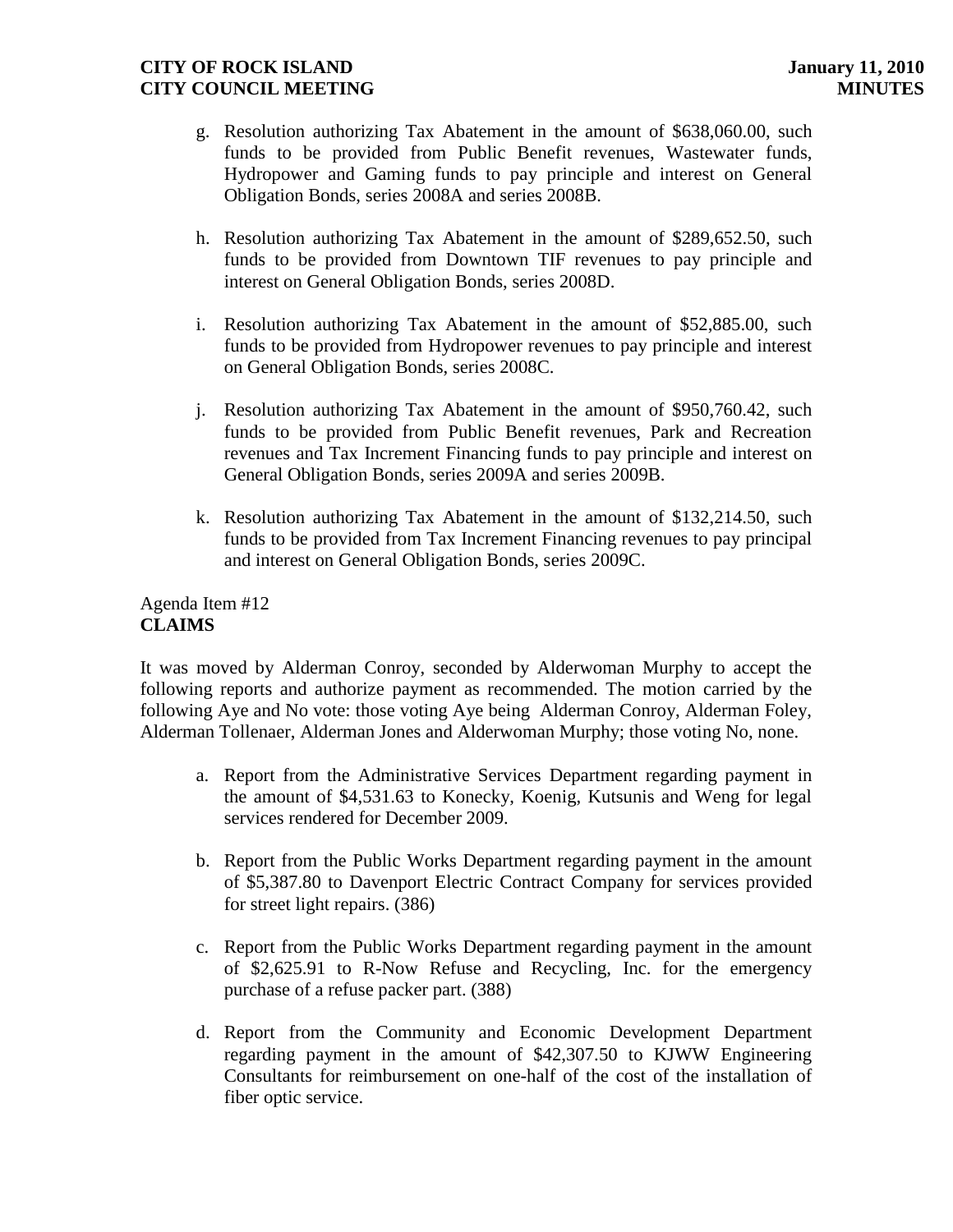#### Agenda Item #13 **Claims for the weeks of December 18, 2009 through January 7, 2010 in the amount of \$1,869,731.78.**

Alderman Tollenaer moved and Alderman Foley seconded to allow the claims. The motion carried by the following Aye and No vote: those voting Aye being Alderman Conroy, Alderman Foley, Alderman Tollenaer, Alderman Jones and Alderwoman Murphy; those voting No, none.

#### Agenda Item #14 **Payroll for the weeks of December 14 through December 27 in the amount of \$1,213,814.68.**

It was moved by Alderman Foley, seconded by Alderman Conroy to allow the payroll. The motion carried by the following Aye and No vote: those voting Aye being Alderman Conroy, Alderman Foley, Alderman Tollenaer, Alderman Jones and Alderwoman Murphy; those voting No, none.

#### Agenda Item #15

**Report from the Police Department regarding a one (1) year renewal contract expiring March 31, 2011 with Wag's Auto Center for the rental of Police undercover vehicles at the prices quoted in the existing contract.**

It was moved by Alderman Conroy, seconded by Alderman Jones to approve the one (1) year renewal contract as recommended and authorize the City Manager to execute the contract documents. The motion carried by the following Aye and No vote: those voting Aye being Alderman Conroy, Alderman Foley, Alderman Tollenaer, Alderman Jones and Alderwoman Murphy; those voting No, none

Agenda Item #16

# **Report from the Police Department regarding an agreement with Gere/Dismer Architects, LLC for Phase One architectural services related to remodeling work at the Police Station in an amount not to exceed \$38,500.00.**

It was moved by Alderman Jones, seconded by Alderwoman Murphy to approve the contract as recommended and authorize the City Manager to execute the contract documents. The motion carried by the following Aye and No vote: those voting Aye being Alderman Conroy, Alderman Foley, Alderman Tollenaer, Alderman Jones and Alderwoman Murphy; those voting No, none

#### Agenda Item #17

**Report from the Finance Department regarding video gaming terminals, recommending the establishment of an annual license fee in the amount of \$250.00 per video gaming terminal.**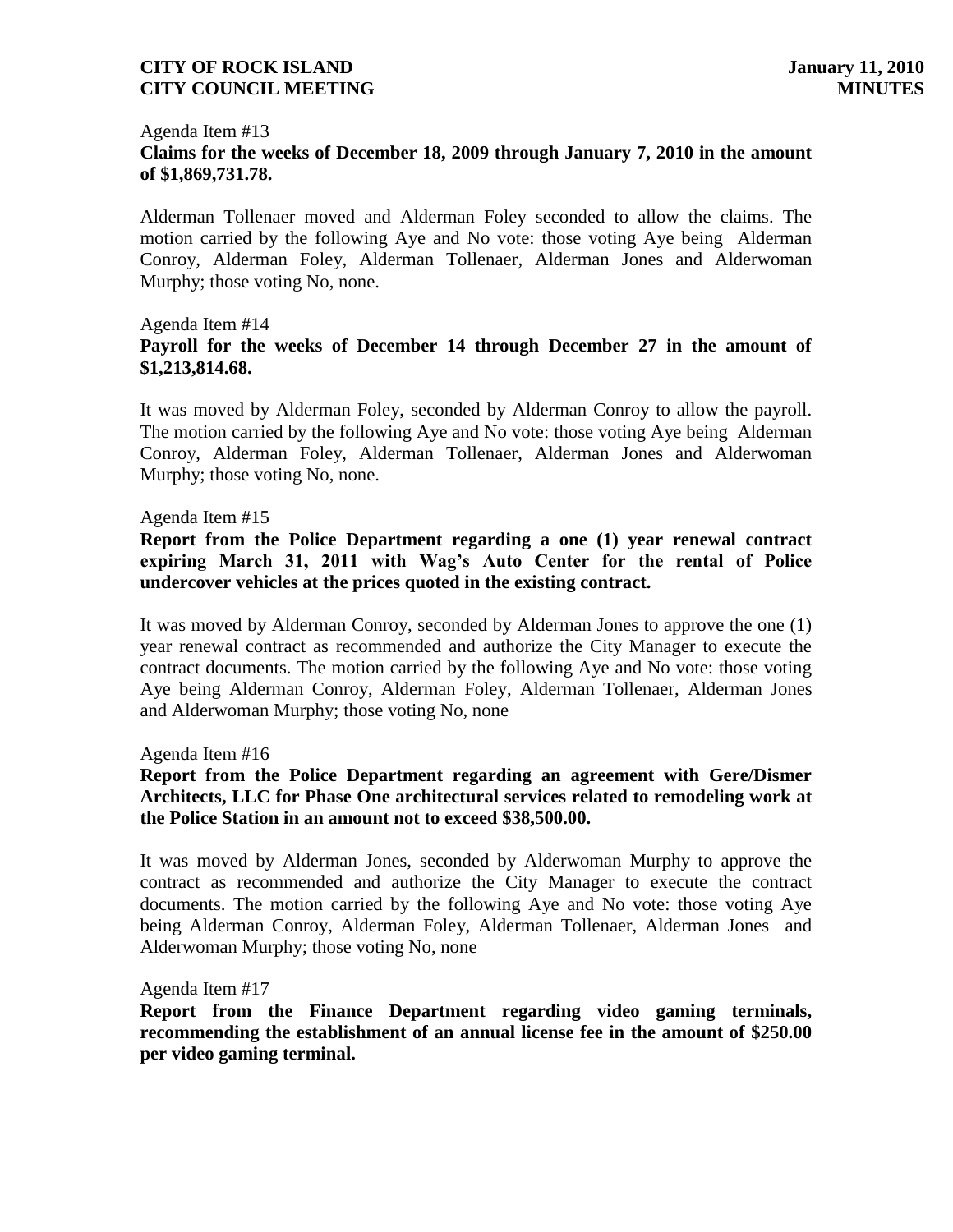Alderman Tollenaer moved and Alderwoman Murphy seconded to approve the request as recommended and refer to the City Attorney for an Ordinance. The motion carried by the following Aye and No vote: those voting Aye being Alderman Conroy, Alderman Foley, Alderman Tollenaer, Alderman Jones and Alderwoman Murphy; those voting No, none.

#### Agenda Item #18

**Report from the Finance Department regarding an amendment to Chapter 15, Article I, Sec. 15-2 of the Retailers Occupation Tax Ordinance, recommending an increase in the local option sales tax by 0.50% (from 0.75% to 1.25%).**

It was moved by Alderman Tollenaer, seconded by Alderman Conroy to approve the increase as recommended, refer to the City Attorney for an Ordinance and authorize the City Clerk to file a copy of the revised Ordinance with the Illinois Department of Revenue on or before April, 1, 2010. The motion carried by the following Aye and No vote: those voting Aye being Alderman Conroy, Alderman Foley, Alderman Tollenaer, Alderman Jones and Alderwoman Murphy; those voting No, none.

**Note:** Agenda Items 19 through 23 were included in one motion. Please refer to the end of Agenda Item #23 for the motion.

#### Agenda Item #19

**Report from the Finance Department regarding an amendment to Chapter 15, Article V, Sec 15-61 of the Motor Fuel Tax Ordinance, recommending an increase in the local gas tax by \$0.01 (from \$0.01 to \$0.02 per gallon of motor fuel).**

#### Agenda Item #20

**Report from the Finance Department regarding an amendment to Chapter 15, Article IV, Sec. 15-52 of the Hotel-Motel Tax Ordinance, recommending increasing the local hotel/motel tax rate to six percent (6%) of the rent charged for a room in a hotel or motel having 60 rooms or less available for rent and seven percent (7%) on the rent charged for a room in a hotel or motel having 61 or more rooms available for rent.**

#### Agenda Item #21

**Report from the Public Works Department regarding amendments to Chapter 9 of the Code of Ordinances regarding Motor Vehicle Parking System; fines and fees.**

#### Agenda Item #22

**Report from the City Clerk regarding application and permit fees for non-profit and for-profit sponsors for Plaza events, recommending an increase of \$10.00 (from \$10.00 to \$20.00) for non-profit application fees, an increase of \$10.00 (from \$25.00 to \$35.00) for non-profit permit fees, an increase of \$10.00 (from \$25.00 to \$35.00) for for-profit application fees and an increase of \$50.00 (from \$200.00 to \$250.00) for for-profit permit fees.**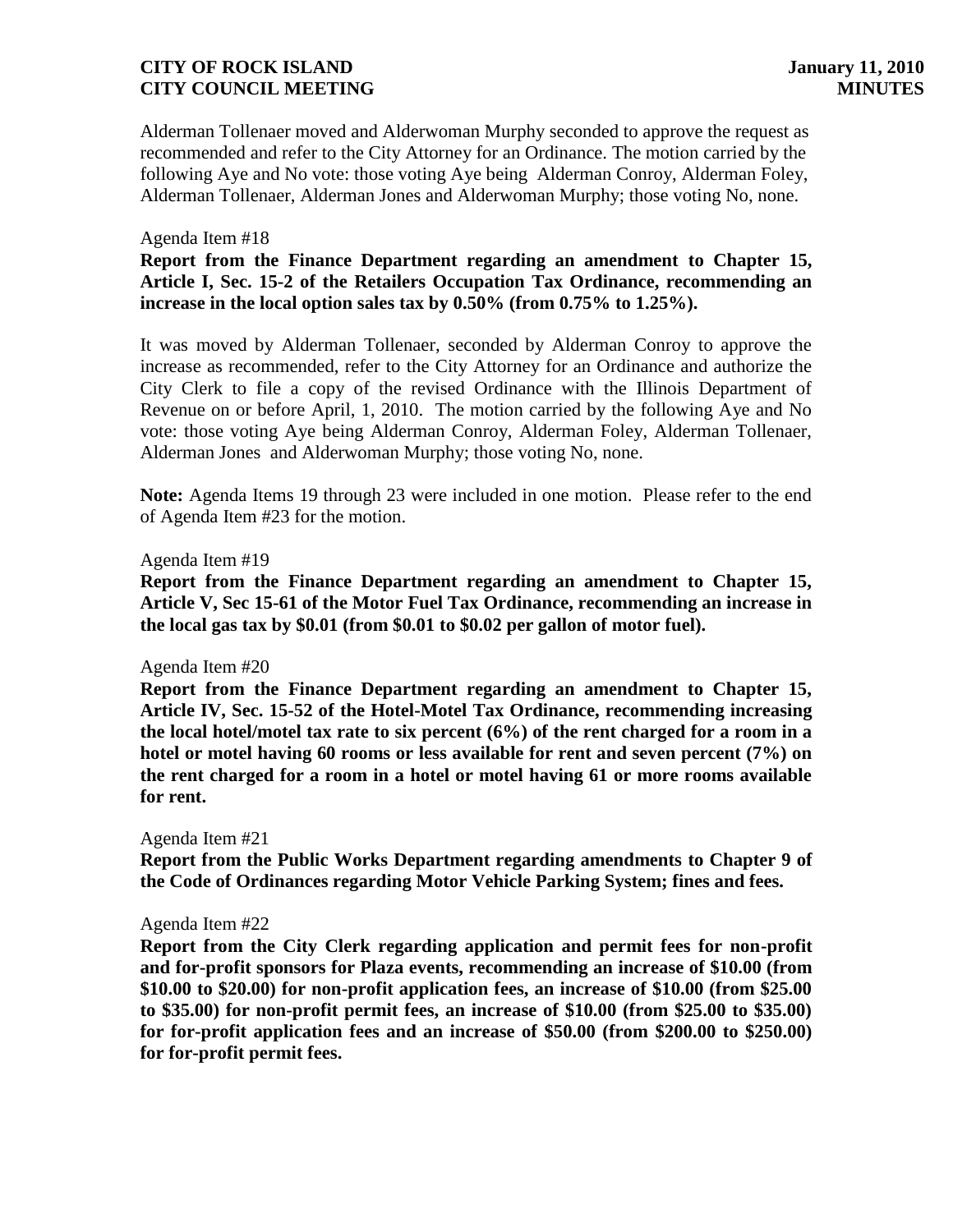#### Agenda Item #23

**Report from the City Clerk regarding a Special Ordinance amending Chapter 2, Article I, Sec. 2-12 of the Code of Ordinances regarding the availability of City records under the State Freedom of Information Act.** 

Alderman Conroy moved and Alderman Foley seconded to approve Agenda Items 19 through 23 and refer to the City Attorney for an Ordinance. The motion carried by the following Aye and No vote: those voting Aye being Alderman Conroy, Alderman Foley, Alderman Tollenaer, Alderman Jones and Alderwoman Murphy; those voting No, none.

#### Agenda Item #24 **Items from the City Manager's Memorandum Packet.**

City Manager Phillips stated that information is included in the memo packet regarding a status report on City Council Goals.

Mr. Phillips noted that the Police Chief recruitment is underway and included in the memo packet is a schedule regarding the process for recruitment.

Mr. Phillips added that two (2) reports from the Public Works Department are included in the memo packet, one of which includes a report on leaf collection in the past year, and the other report includes information regarding increased participation in the Water Service and Sewer Lateral Repair Programs.

City Manager Phillips stated that included in the memo packet is a petition from residents requesting that the City consider providing alley snow removal. Mr. Phillips indicated that the City has never provided alley snow removal and the report recommended against providing snow removal.

Alderman Foley stated that the residents should have an opportunity to be heard.

Mr. Phillips stated that they may come to the Council meeting and be heard.

City Manager Phillips made reference to a report in the memo packet regarding a follow up on the past budget discussions regarding changes to the Downtown Security Ordinance.

Mr. Phillips added that information is included in the memo packet regarding Green Initiatives, which include Greenhouse gas action strategies and Greenhouse gas emissions inventory. Mr. Phillips stated that a Study Session will be held at a later date to discuss this information.

Alderwoman Murphy reminded everyone to Shop Rock Island. Alderwoman Murphy stated that Quad City Laminating and Trophy Company is located at 415 20<sup>th</sup> Street and has been in business since 1979. It was noted that Quad City Laminating and Trophy Company has the largest award selection in the Midwest. Alderwoman Murphy noted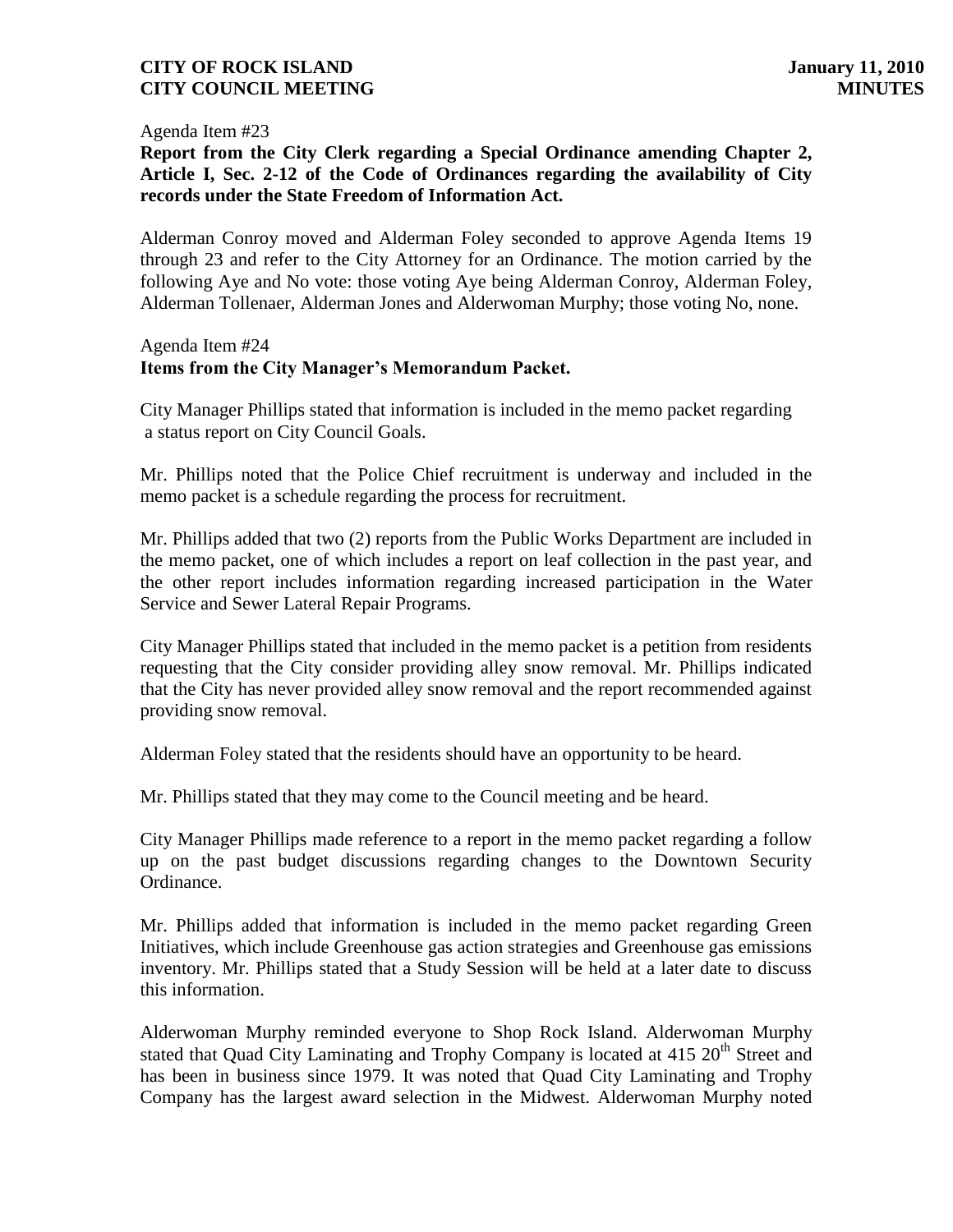that their specialty is corporate gifts and providing trophies for sporting events. In addition, they laminate a variety of items.

Alderman Foley complimented the Public Works Department for their excellent performance in keeping the City Streets in good shape in regards to snow removal.

City Manager Phillips stated that in the approved Agenda Items, specifically Agenda Items #19 through #23, Agenda Item #23 was referred to the City Attorney for an Ordinance. However, this is an Ordinance and it is recommended to consider, suspend the rules and pass the Ordinance.

City Attorney Kutsunis stated that it would take a unanimous five (5) votes due to the shortage of Council members at the meeting. City Attorney Kutsunis advised that a separate reading is needed for this Agenda Item.

Mayor Pauley read Agenda Item #23, which follows:

Agenda Item #23

**Report from the City Clerk regarding a Special Ordinance amending Chapter 2, Article I, Sec. 2-12 of the Code of Ordinances regarding the availability of City records under the State Freedom of Information Act.** 

Alderman Conroy moved and Alderman Foley seconded to consider, suspend the rules and pass the Ordinance. The motion carried by the following Aye and No vote: those voting Aye being Alderman Conroy, Alderman Foley, Alderman Tollenaer, Alderman Jones and Alderwoman Murphy; those voting No, none.

Agenda Item #25 **Other Business**

None

Agenda Item #26 **No Executive Session.**

An Executive Session was not held.

Agenda Item #27 **Recess**

A motion was made by Alderwoman Murphy and seconded by Alderman Conroy to recess to Monday, January 18, 2010 at 5:00 p.m. The motion carried by the following Aye and No vote: those voting Aye being Alderman Conroy, Alderman Foley, Alderman Tollenaer, Alderman Jones and Alderwoman Murphy; those voting No, none. The meeting was recessed at 8:00 p.m.